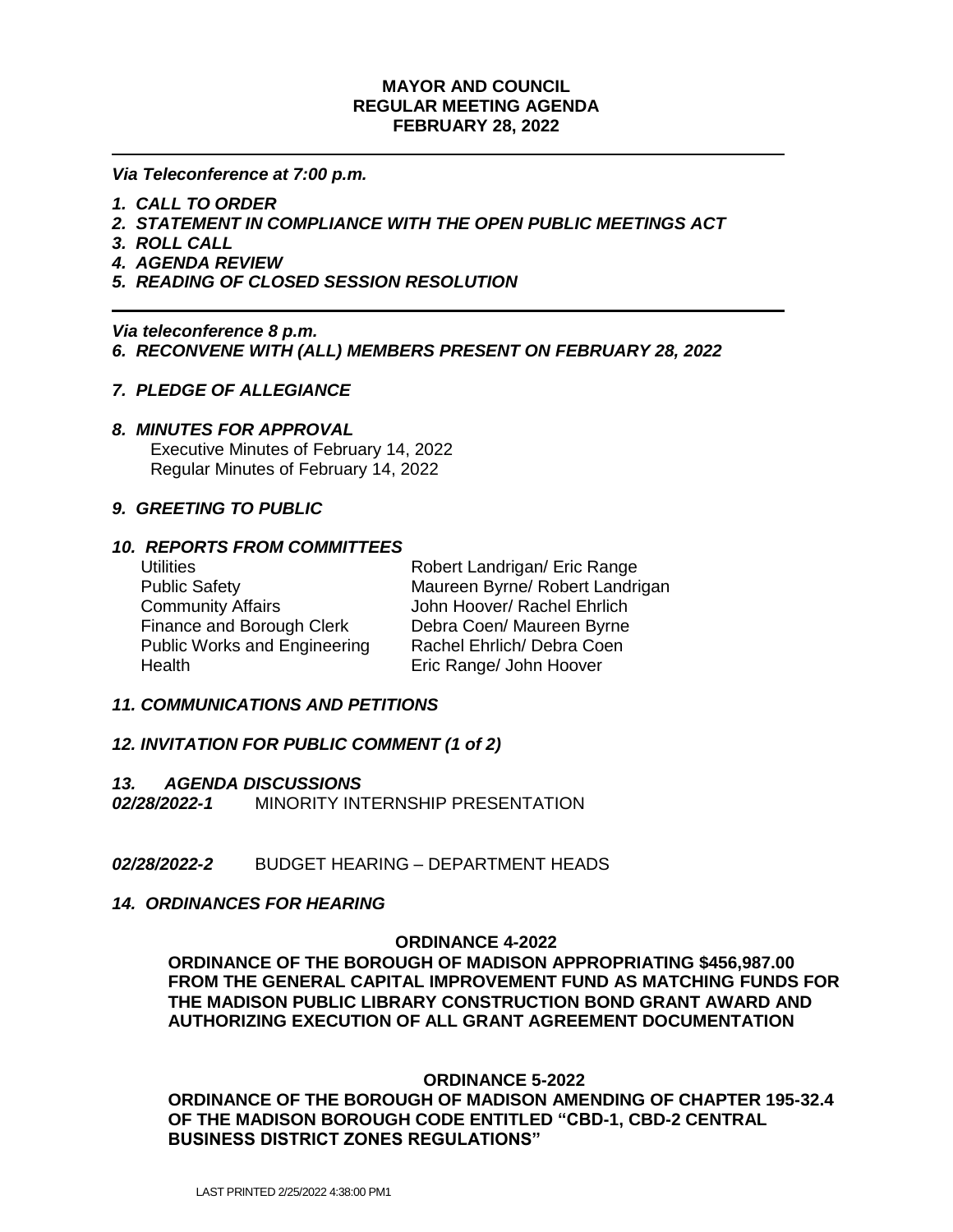**ORDINANCE 6-2022 ORDINANCE OF THE BOROUGH OF MADISON AMENDING AND SUPPLEMENTING CHAPTER 112 OF THE MADISON BOROUGH CODE ENTITLED "HISTORIC DISTRICT PRESERVATION" TO INCORPORATE VOLUNTARY COMPLIANCE HISTORIC PRESERVATION DESIGN GUIDELINES AS AN APPENDIX TO ARTICLE 112-7 (C) (1)**

*15. INVITATION FOR PUBLIC COMMENT (2 of 2)*

# *16. INTRODUCTION OF ORDINANCES*

ORDINANCE 7-2022 ORDINANCE OF THE BOROUGH OF MADISON APPROPRIATING \$500,000.00 FROM THE ELECTRIC CAPITAL IMPROVEMENT FUND FOR A PORTION OF THE PURCHASE OF A RADIO SYSTEM THE BOROUGH OF MADISON EMERGENCY **SERVICES** 

ORDINANCE 8-2022 ORDINANCE OF THE BOROUGH OF MADISON AMENDING CHAPTER 166 OF THE BOROUGH CODE ENTITLED "STREETS AND SIDEWALKS" REGARDING OUTDOOR DINING

ORDINANCE 9-2022 ORDINANCE OF THE BOROUGH OF MADISON APPROPRIATING \$75,000.00 FROM ELECTRIC CAPITAL IMPROVEMENT FUND FOR THE PURCHASE OF A DUMP TRUCK AND RELATED EQUIPMENT FOR THE ELECTRIC DEPARTMENT

# *17. CONSENT AGENDA RESOLUTIONS*

R 84-2022 RESOLUTION OF THE BOROUGH OF MADISON URGING THE SWIFT PASSAGE OF S-330 WHICH RESTORES ENERGY TAX RECEIPTS

R 85-2022 RESOLUTION OF THE BOROUGH OF MADISON AUTHORIZING A TEMPORARY APPROPRIATIONS FOR OPERATING PURPOSES

R 86- 2022 RESOLUTION OF THE MADISON BOROUGH COUNCIL AUTHORIZING EXECUTION OF A LEASE AGREEMENT WITH THE MADISON HISTORICAL SOCIETY FOR USE OF A PORTION OF THE HARTLEY DODGE MEMORIAL

R 87-2022 RESOLUTION OF THE BOROUGH OF MADISON AUTHORIZING SHARED SERVICE AGREEMENT WITH THE TOWNSHIP OF BERKELEY HEIGHTS TO PROVIDE INFORMATION TECHNOLOGY SERVICES

R 88-2022 RESOLUTION OF THE BOROUGH OF MADISON AUTHORIZING A SPECIAL EVENT PERMIT TO ALLOW THE USE OF PUBLIC PARKING LOT NUMBER ONE BY THE ROTARY CLUB OF MADISON FOR A PUBLIC SHREDDING EVENT ON APRIL 23. 2022

R 89-2022 RESOLUTION OF THE BOROUGH OF MADISON APPOINTING JENNIFER HOPLER TO THE POSITION OF PUBLIC SAFETY TELECOMMUNICATIONS OFFICER

R 90-2022 RESOLUTION OF THE BOROUGH OF MADISON APPOINTING JULIANA LOPEZ TO THE POSITION OF PUBLIC SAFETY TELECOMMUNICATIONS OFFICER

R 91-2022 RESOLUTION OF THE BOROUGH OF MADISON AUTHORIZING CONTINUATION OF THE ELECTRIC UTILITY REBATE PROGRAM FOR 2022